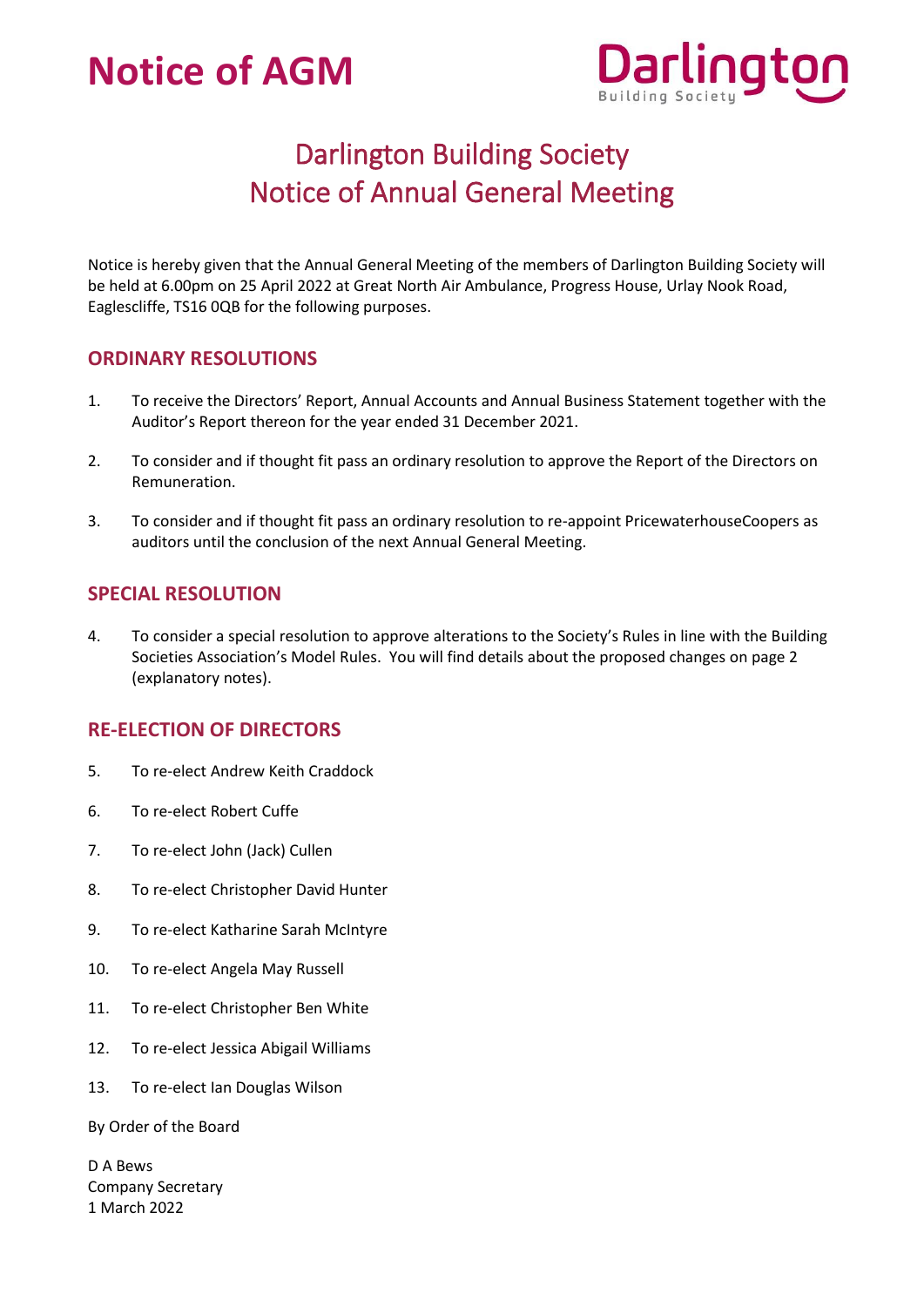

### **NOTES**

- 1. These Notes form part of the Notice of Meeting.
- 2. We are asking all members to vote in advance. All proxy votes are being appointed to the Chairman of the Meeting and they will be cast as per the wishes of the member.
- 4. Voting closes at 5.00pm 20 April 2022.
- 5. In order to appoint a proxy, you must qualify as either a shareholding member or a borrowing member.

#### **Shareholding Members**

- (a) **To qualify as a shareholding member, you must:**
	- (i) if you are an individual, be at least 18 years old on 25 April 2022, and
	- (ii) have held shares to the value of not less than £100 in the Society on 31 December 2021, and
	- (iii) not have ceased to hold a share or shares in the Society at any time between 31 December 2021 and the voting date, and
	- (iv) hold a share or shares in the Society on the voting date.
- (b) Where the shares are held jointly by two or more persons, only the first named in the records of the Society in respect of those shares can have any voting rights.

#### **Borrowing Members**

- (a) **To qualify as a borrowing member, you must:**
	- (i) be at least 18 years old on 25 April 2022, and
	- (ii) have owed the Society not less than £100 in respect of a mortgage debt on 31 December 2021, and
	- (iii) owe the Society not less than £100 in respect of a mortgage debt on the voting date.
- (b) Where a mortgage debt is owed jointly by two or more persons, only the first named in the records of the Society in respect of that mortgage can have any voting rights.
- 6. In addition, **you can vote only once** as a member, irrespective of:
	- (a) the number of accounts you hold and whether you hold accounts in different capacities (for example, on your own behalf and as a trustee),
	- (b) whether you qualify to vote as both a Shareholding Member and a Borrowing Member, and
	- (c) the amount of your shareholding or of your mortgage debt.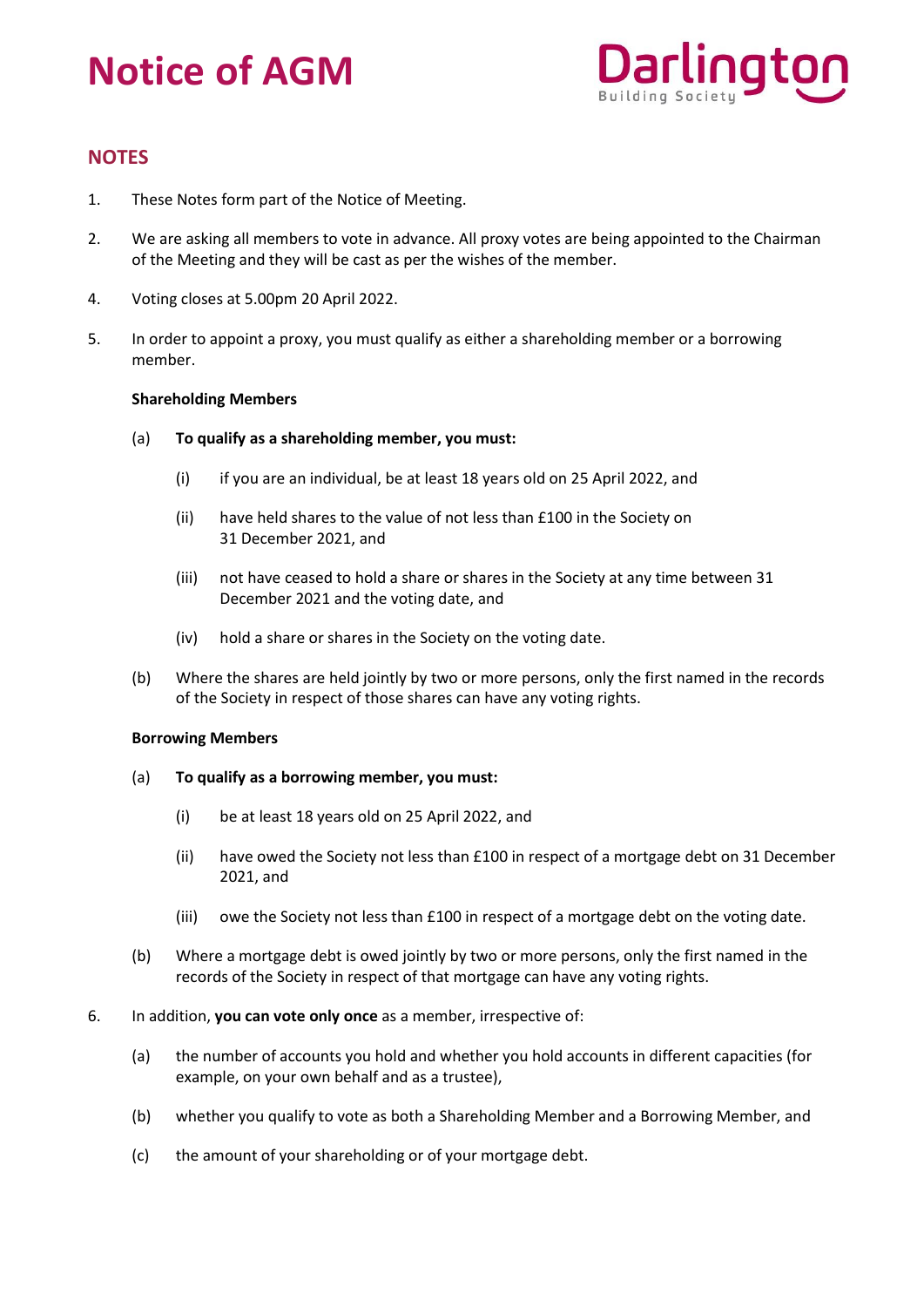

7. Members attending the Meeting will be requested to produce their passbooks or other evidence of membership in order to obtain admission.

**Explanatory notes on the Resolutions and details of the directors for election and re-election can be found overleaf and on a separate document.**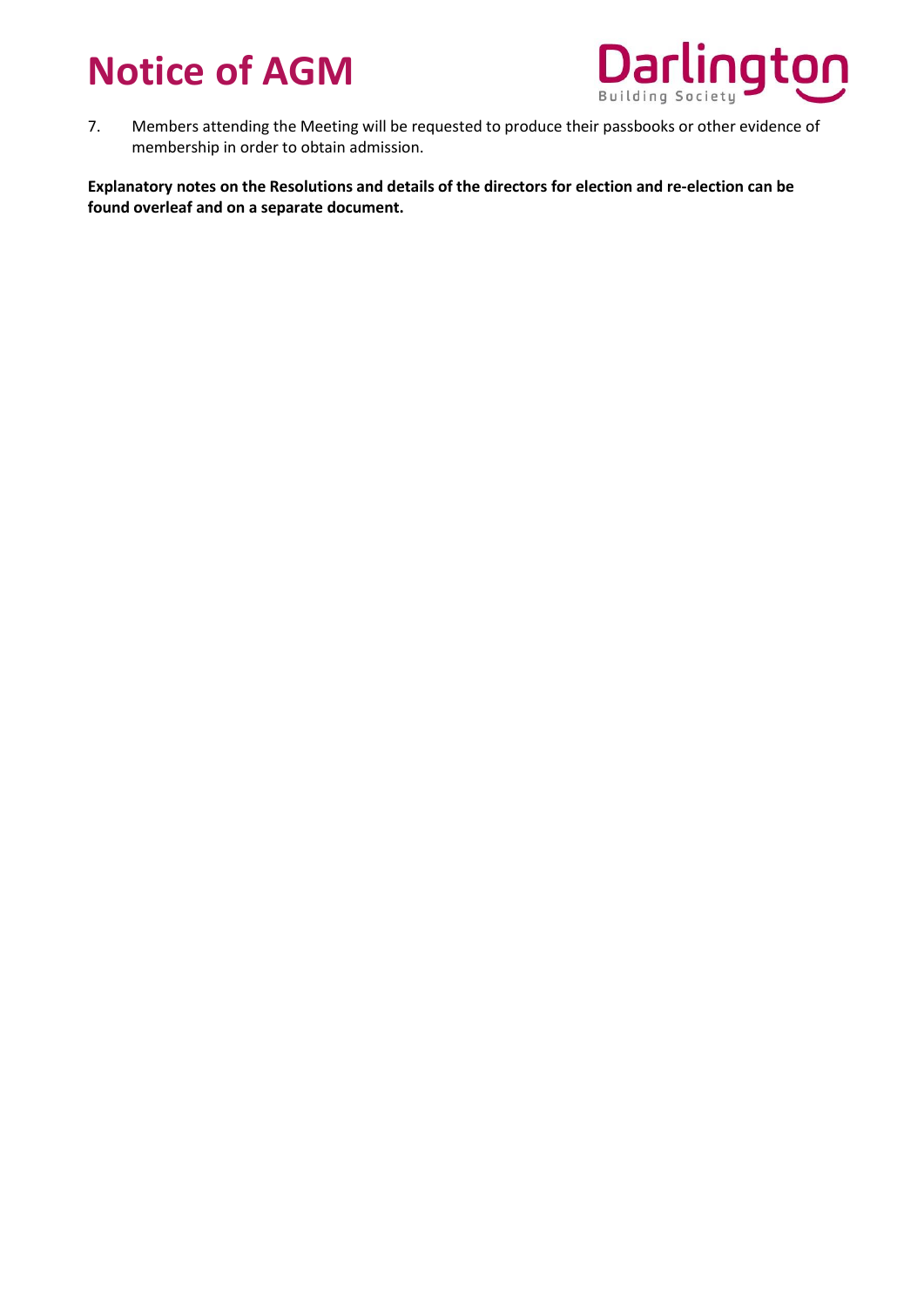

### **EXPLANATORY NOTES ON THE RESOLUTIONS**

| 1 To receive the Annual<br><b>Report and Accounts</b>          | A Summary Financial Statement for the year ended 31 December 2021 has<br>been included in the Members' Review enclosed within this pack. Most<br>members do not wish to receive a copy of the full statutory Annual Report<br>and Accounts but any member who does wish to see a copy may obtain<br>one from the Society's website (www.darlington.co.uk), any branch office<br>or from the Secretary at Mutual House, Morton Road, Darlington, Co<br>Durham DL1 4PT from 21st March 2022.<br>This resolution meets the statutory requirement to lay the accounts for<br>the last financial year before the members at the Annual General Meeting.<br>The Board recommends that you vote FOR this resolution.                                                                                                                                                                                                                                                                                                                                                                                                                                                                           |
|----------------------------------------------------------------|-----------------------------------------------------------------------------------------------------------------------------------------------------------------------------------------------------------------------------------------------------------------------------------------------------------------------------------------------------------------------------------------------------------------------------------------------------------------------------------------------------------------------------------------------------------------------------------------------------------------------------------------------------------------------------------------------------------------------------------------------------------------------------------------------------------------------------------------------------------------------------------------------------------------------------------------------------------------------------------------------------------------------------------------------------------------------------------------------------------------------------------------------------------------------------------------|
| 2 To approve the Report of<br>the Directors on<br>Remuneration | Although building societies are not required to do so, your board<br>welcomes the views of members on the policy of remunerating executive<br>and non-executive directors. The Report within the members review sets<br>out that policy. As with companies listed on the London Stock Exchange,<br>the vote is advisory only which means that in determining future policy,<br>the Board will consider members' views and what action, if any, may be<br>necessary.<br>The Board recommends that you vote FOR this resolution.                                                                                                                                                                                                                                                                                                                                                                                                                                                                                                                                                                                                                                                          |
| To re-appoint the Auditors<br>3                                | At the last Annual General Meeting, PricewaterhouseCoopers (PWC) were<br>appointed as auditors. The Board continues to be satisfied with the<br>performance of PWC and this resolution proposes that they are re-<br>appointed as auditors until the conclusion of the next Annual General<br>Meeting.<br>The Board recommends that you vote FOR this resolution.                                                                                                                                                                                                                                                                                                                                                                                                                                                                                                                                                                                                                                                                                                                                                                                                                       |
| 4 To approve the<br>amendments to the rules<br>as stated       | Resolution 4 in the Notice of meeting refers to a special resolution to<br>approve alterations to the Rules of the Society. The Rules contain certain<br>provisions as to how the Society operates. The proposed alterations to<br>the Society's Rules, reflect very closely the wording of the Building Society<br>Association Model Rules 7 <sup>th</sup> edition. The Society adopted the 6 <sup>th</sup> Edition<br>Model Rules and the Deferred Shares Addendum in 2014 which was the<br>last time the model rules were materially updated. The key changes to the<br>rules, which are predominantly based on experience during the pandemic<br>are:<br>To allow members' meetings to be held electronically and/or in<br>٠<br>more than one physical location;<br>To clarify the procedures for adjourned meetings;<br>٠<br>To clarify the quorum requirements for meetings;<br>٠<br>To improve the requirements regarding giving notice of meetings<br>$\bullet$<br>in the event of disruption to postal services; and<br>To reflect the requirements of The Mental Health (Discrimination)<br>٠<br>Act 2013.<br>The Financial Conduct Authority (FCA) has been consulted in the |